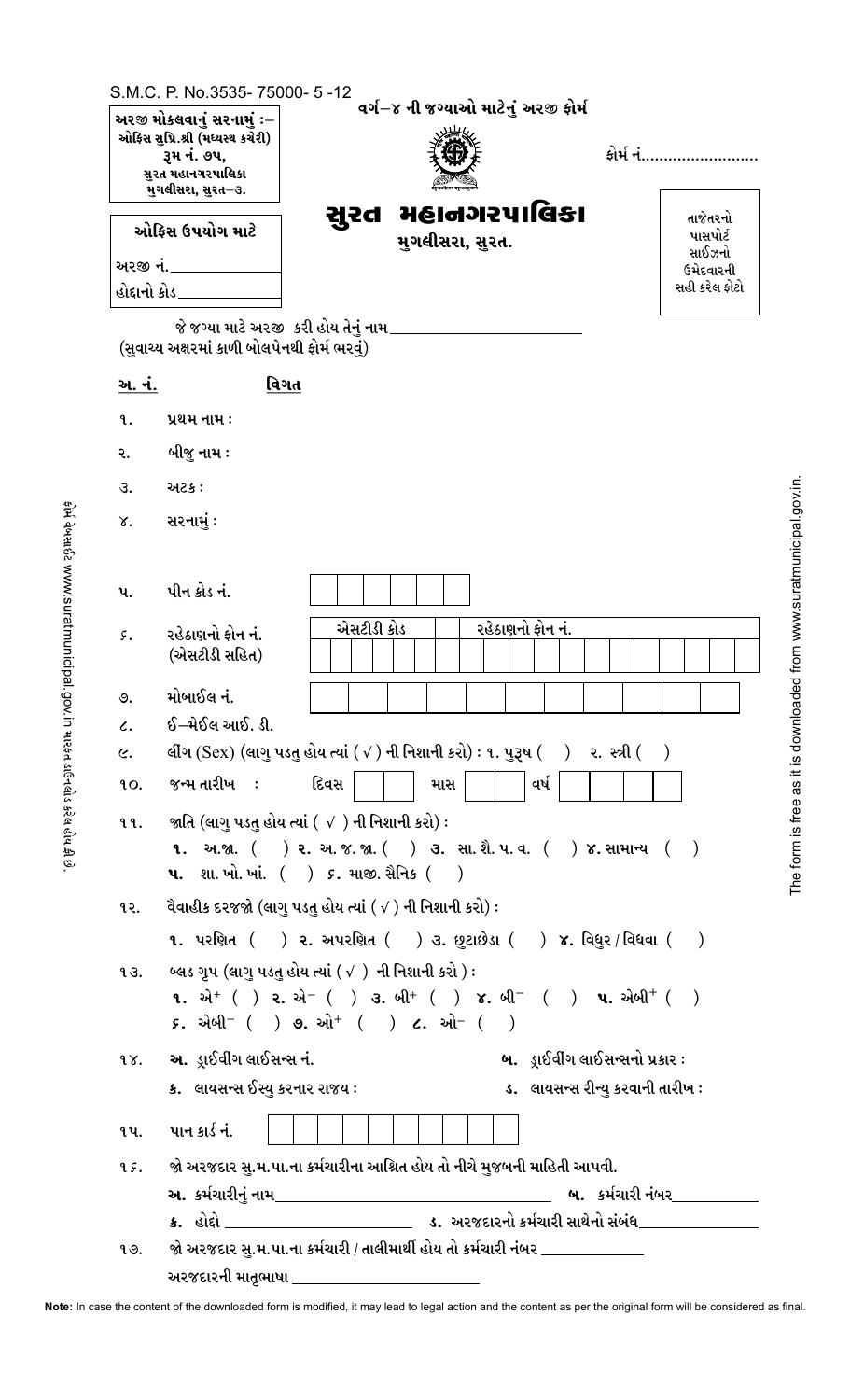|  | જો અન્ય ભાષાનું જ્ઞાન ધરાવતા હોય તો નીચે મુજબની માહિતી આપવી. |
|--|--------------------------------------------------------------|
|--|--------------------------------------------------------------|

| ભાષાનું નામ | જો કોઈ પરીક્ષા પાસ કરી | યોગ્ય ખાનામાં | $\sqrt{ }$<br>×<br>અથવા | નિશાની કરવી. |
|-------------|------------------------|---------------|-------------------------|--------------|
|             | હોય તો                 | લખી શકું      | વાંચી શકું              | બોલી શકું    |
|             |                        |               |                         |              |
|             |                        |               |                         |              |
|             |                        |               |                         |              |

 $9<sub>c</sub>$ 

## શૈક્ષણિક લાયકાત

| સંસ્થાનું નામ / બોર્ડ /<br>યુનિર્વસીટી | પાસ કરેલ<br>પરીક્ષા | પરીક્ષા પાસ કર્યાનું<br>વર્ષ અને માસ | મુખ્ય વિષય | મેળવેલ ટકાવારી |  | પ્રયત્ન |
|----------------------------------------|---------------------|--------------------------------------|------------|----------------|--|---------|
|                                        |                     |                                      |            |                |  |         |
|                                        |                     |                                      |            |                |  |         |
|                                        |                     |                                      |            |                |  |         |
|                                        |                     |                                      |            |                |  |         |

| ۰,<br>×<br>۰.<br>on the |
|-------------------------|
|-------------------------|

## અનુભવની વિગત

| સંસ્થાનું નામ |            | તારીખ         | હોદો અને કામનો | મેળવેલ | અનુભવ |  |  |     |
|---------------|------------|---------------|----------------|--------|-------|--|--|-----|
|               | કઈ તારીખથી | કઈ તારીખ સુધી | પ્રકાર         | પગાર   | વષ    |  |  | માસ |
|               |            |               |                |        |       |  |  |     |
|               |            |               |                |        |       |  |  |     |
|               |            |               |                |        |       |  |  |     |

### બિડાણ કરેલ કાગળો :- (તમામ પ્રમાણ પત્રોની ફક્ત પ્રમાણિત નકલો જ સામેલ કરવી.)

 $(\grave{\textbf{z}}$  પુરાવા અરજી સાથે સામેલ કર્યા હોય તેની સામે જ  $(\sqrt{})$  ની નિશાની કરો)

| <b>q</b> .   | જન્મ દાખલો (                                          | ર.              | શાળા છોડયાનું પ્રમાણપત્ર (                       |
|--------------|-------------------------------------------------------|-----------------|--------------------------------------------------|
| З.           | ડીપ્લોમાં માર્કશીટ (    ) ડીપ્લોમાં પ્રમાણપત્ર (      | γ.              | સ્નાતકની માર્કશીટ (    ) સ્નાતકનું પ્રમાણપત્ર (  |
| પ.           | અનુસ્નાતકની માર્કશીટ (    ) અનુસ્નાતકનું પ્રમાણપત્ર ( | ۶.              | જાતિનું પ્રમાણપત્ર (                             |
| ৩.           | અનુભવનું પ્રમાણપત્ર ફકત સંસ્થાના લેટર પેડ ઉપર (       | $\mathcal{L}$ . | શારિરીક ખોડખાંપણ અંગેનું પ્રમાણપત્ર (            |
| $\epsilon$ . | માજી સૈનિક અંગેનું પ્રમાણપત્ર (    )                  | 90.             | $CCC( ) CCf( )$ અન્ય કોમ્પ્યુટર વિષયક            |
|              |                                                       |                 | પરીક્ષા પાસ કર્યા અંગેનું પ્રમાણપત્ર (           |
| 99.          | ક્રિમીલેયર પ્રમાણ પત્ર ( )                            | १२.             | એસ.એસ.સી. માર્કશીટ (                             |
|              |                                                       |                 | એસ.એસ.સી. પ્રમાણપત્ર (                           |
| 93.          | એચ.એસ.સી. માર્કશીટ (                                  | 98.             | હાલના નોકરીદાતાનું ન વાંધા પ્રમાણપત્ર ( ં        |
|              | એચ.એસ.સી. પ્રમાણપત્ર ( )                              |                 |                                                  |
| ૧૫.          | કેટલા પ્રયત્ને પરીક્ષા પાસ કરેલ છે તેનું              | 9 S.            | હાલના નોકરીદાતા/યુનિર્વસીટી/કોલેજ પૈકી લાગુ પડતી |
|              | પ્રમાણપત્ર $($ $)$                                    |                 | સંસ્થાના સંદર્ભપત્રો (રેફરન્સ) સામેલ કરવા        |
| १७.          | અન્ય                                                  |                 |                                                  |

# કબુલાત નામું

આથી હું નીચે સહી કરનાર જણાવુ છું કે અરજીમાં જણાવેલ તમામ વિગતો સંપૂર્ણપણે સાચી છે, અને આ અંગે કોઈ પ્રશ્ન ઉપસ્થિત થાય તો મારી ઉમેદવારી ગેરલાયક થશે અને જો નિમણુંક પામેલ હોઈશ તો તે રદ થવાને પાત્ર રહેશે.

અરજી કરનારની સહી

સ્થળ :-

તારીખ :–